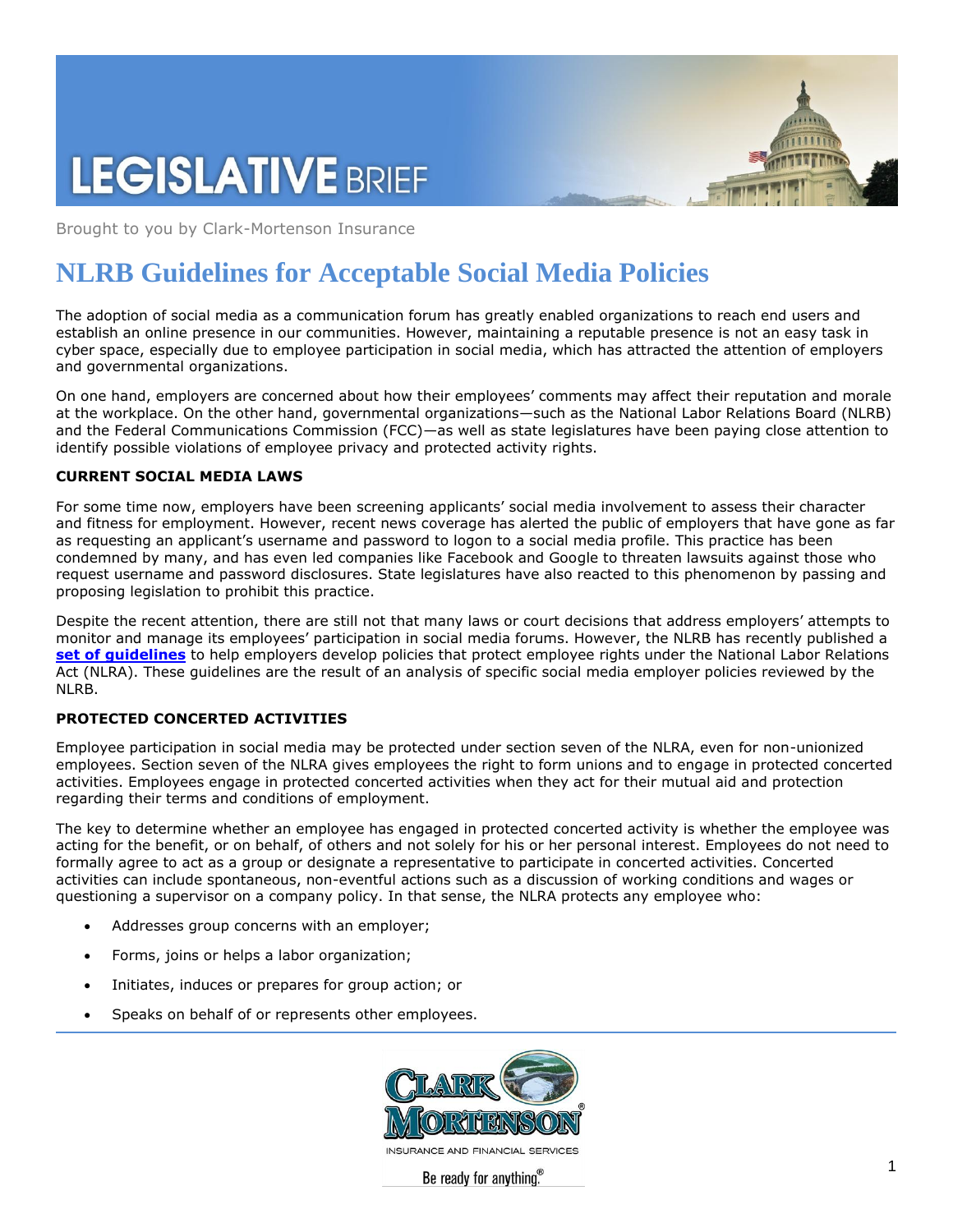#### **PROTECTED CONCERTED ACTIVITY IN SOCIAL MEDIA**

The line between personal interest and acting on behalf of others is blurry, and social media participation has only made the distinction more difficult. It is still unclear whether "friending" a co-worker is enough to establish a group or whether commenting on or "liking" a teammate's post is sufficient to establish a group discussion. Instead of wrestling with these particular issues, the NLRB has taken the position that if an employer's social media policy can be reasonably interpreted to include concerted activity, the policy violates the NLRA.

The NLRB's position is that broad, vague and ambiguous employer policies can violate and employee's right to protected concerted activity because employees may believe that they are prohibited from participating in protected activities. In addition, the NLRB disapproves of policies that inhibit or intimidate employees from participating in protected concerted activities by expressly discouraging a protected practice, or threatening sanctions or disciplinary actions against those who participate in these activities. The NLRB also states that policies should not be adopted in response to previous concerted activities.

However, the NLRA does not protect activities that are outrageously disgraceful or shameful conduct or reckless or maliciously untrue communications.

#### **UNLAWFUL SOCIAL MEDIA POLICIES**

In its analysis, the NLRB condemns any policy that is too vague or ambiguous. These policies, in the NLRB's opinion, do not provide sufficient context, do not limit their scope and, as a result, overreach into areas protected by law. The NLRB also concluded that including a "savings" clause—stating that the policies must be interpreted in harmony with the NLRA—is not sufficient to limit a policy's reach into protected activity. Some examples of vague and overreaching policies include policies that:

- Discourage employee participation in social media by threatening sanctions and policies against those that post disparaging or defamatory remarks regarding the employer;
- Encourage employees to not "friend" or reach out to one another using social media because they would stifle employee communications or possible efforts to initiate concerted activity;
- Prevent employees from releasing confidential information because they can be interpreted to restrict the discussion of conditions and terms of employment, unless the employer provides a narrow definition for what constitutes confidential information. This includes policies restricting the release of corporate financial information because such information can include data employees could use to negotiate improved terms and conditions of employment;
- Prohibit employees from contacting or answering to the media or governmental organizations because this could interfere with a legitimate investigation of employment terms and conditions;
- Require employees to obtain authorization before discussing employer information in social media because they can inhibit employee discussion of conditions and terms of employment. These provisions also extend to a discussion of legal matters because this could be reasonably interpreted to include the discussion of potential claims employees may have against their employers;
- Require employees to obtain permission before quoting other employees or posting their image in social media outlets because it could be interpreted to include a restriction of posting the image of an individual working in substandard conditions to raise public awareness;
- Require employees to report on another employee's social media activity because they would inhibit employee discussion of employment terms and conditions. This aspect is particularly troublesome in cases where the employer is asking employees to either disclose their logon information to social media applications or to monitor social media forums in behalf of the employer; and

This Legislative Brief is not intended to be exhaustive nor should any discussion or opinions be construed as legal advice. Readers should contact legal counsel for legal advice.